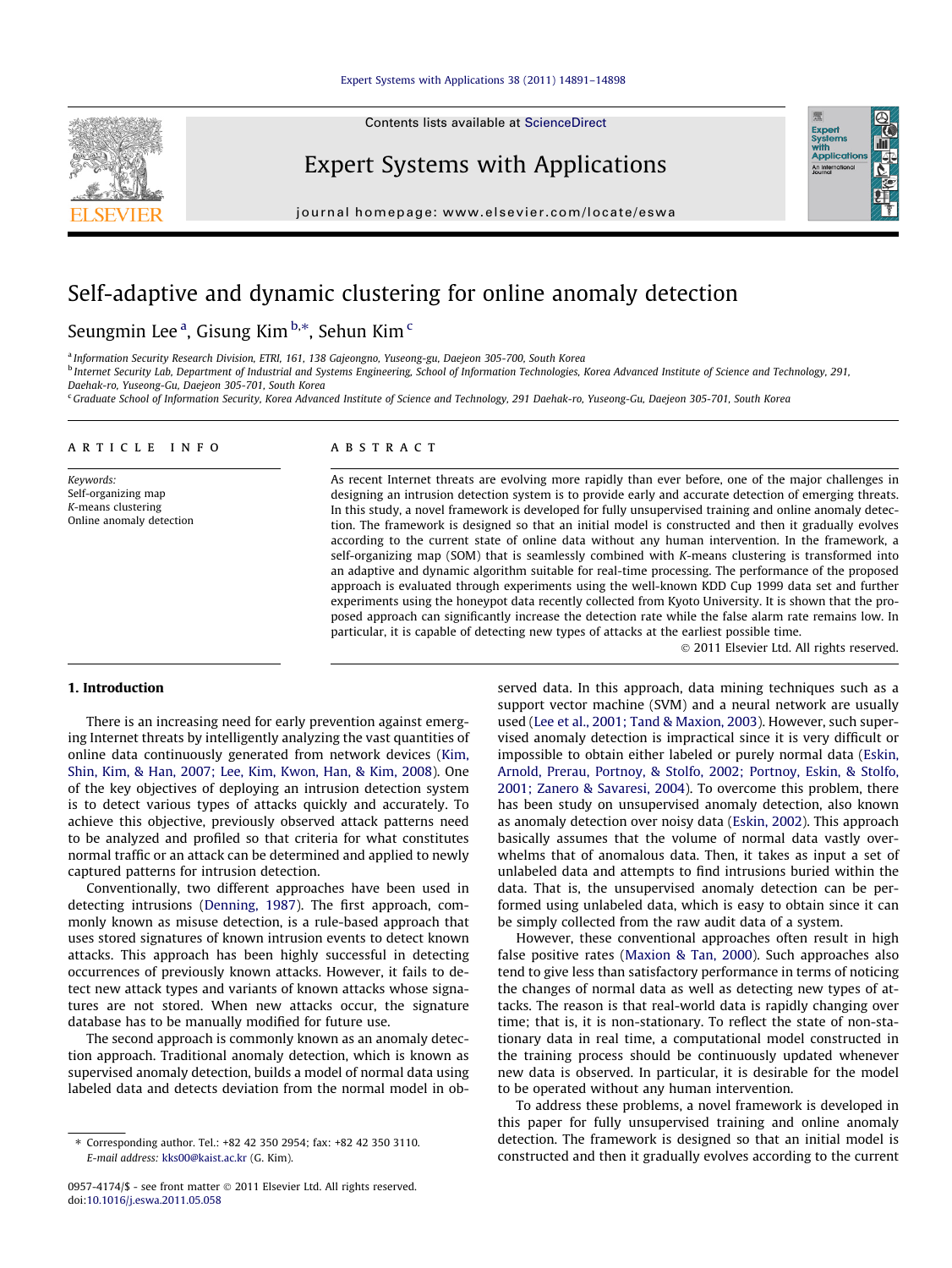state of online data. This approach consists of three main phases in which the self-organizing map (SOM) is seamlessly combined with K-means clustering. In the first phase, the map structure and size of the SOM is changed by the degree to which new data matches the best matching unit of the SOM. Then, the new data is classified by the boundaries distinguished by the K-means clustering. The second and third phases, respectively, update the boundaries of the current clusters and separate an attack cluster from a normal cluster while strictly monitoring the normal data patterns. Consequently, the network structure of the SOM is appropriately adapted to incoming data and then dynamically clustered. It is noted that clusters are automatically reconstructed or split up based on runtime accumulative measures. This enables new attacks to be detected at the earliest possible time. The performance of the proposed approach is evaluated through experiments using the well-known KDD Cup 1999 data set and further experiments using the honeypot data recently collected from Kyoto University.

This paper is organized as follows: Related work is discussed in Section 2. Section 3 describes the main phases of the proposed algorithm in detail. In Section [4,](#page--1-0) the algorithm is evaluated and discussed. The study concludes in Section [5](#page--1-0) with a summary and plans for future research.

#### 2. Related work

There have been several researches on unsupervised anomaly detection using a SOM [\(Kayacik, Zincir-Heywood, & Heywood,](#page--1-0) [2003; Litchodzijewski, Zincir-Heywood, & Heywood, 2002;](#page--1-0) [Ramadas, Ostermann, & Tjaden, 2003; Rhodes, Mahaffey, &](#page--1-0) [Cannady, 2000](#page--1-0)). The SOM is one of the most distinguished artificial neural network algorithms adhering to the unsupervised learning paradigm [\(Kohonen, 1982\)](#page--1-0). It is a general unsupervised tool for the ordering of high-dimensional data in such a way that similar items are grouped spatially close to one another. This ordering retains the relationship between input data as faithfully as possible, thus describing a topology-preserving representation of input similarities in terms of distances on the feature map. The main advantage of such a mapping is the ease by which a user gains an idea regarding the structure of the data by analyzing the map.

However, the SOM has some limitations on its direct application to real-time intrusion detection ([Deng & Kasabov, 2003; Rauber,](#page--1-0) [Merkel, & Dittenbach, 2000; Samarasinghe, 2007\)](#page--1-0). First, the SOM uses a fixed network architecture in terms of the number and arrangement of neural processing elements, and this architecture has to be defined prior to training. It is likely that a predetermined map size will be either too small or too large. It can be difficult to predetermine the map size for unknown input data characteristics and some measure of trial-and-error is necessary. Second, dimension reduction in the SOM can be too drastic and can generate a folded feature map of poor topology reservation, since the original data manifold may be complicated, bearing an inherent dimension larger than that of the feature map. The dimension of the map space usually is set to 2 or 3 for easy visualization. Third, it lacks the interpretability of a trained SOM. That is, a trained SOM can reveal possible cluster regions, but clusters are often not well separated. If the objective is to determine distinct clusters in the data, further clustering of the units on the map is needed to transform the map into unique clusters so that a cluster to which the data belongs can be easily determined. Therefore, it is not desirable to directly apply the SOM to an intrusion detection system that needs to analyze a large volume of data at high speed and automatically.

Several algorithms have been introduced to address these limitations. First, for overcoming the problem of the fixed architecture in the SOM, unsupervised neural learning algorithms were proposed. These algorithms include growing cell structure (GCS), growing SOM (GSOM), hierarchical SOM (HSOM) and growing hierarchical SOM (GHSOM) ([Alahakoon, Halgamuge, & Srinivasan,](#page--1-0) [2000; Fritzke, 1994; Miikkulainen, 1990; Rauber, 2000\)](#page--1-0). These algorithms are useful in reducing the map size since they can eliminate the trial and error required in determining map structure. Among these algorithms, the GHSOM offers a detailed view for a complicated clustering task involving hierarchical relationships, although it may require a substantial amount of time to find some important results. It is generally known that the clustering of hierarchical relationships is more effective in document classification rather than in intrusion detection. However, such algorithms adapt their architectures only during the training process according to the particular requirements of the input data. Thus, it is undesirable to directly apply the algorithms to online data for intrusion detection since adaptation tasks require tools with the ability to learn fast in order to reflect the current state of the non-stationary data. Thus, it may be a shortcoming that the network size is optimally determined during the training process. That is, due to the predetermined map structure, it can fail to detect the possible fluctuation of incoming data unless it adapts to data changes.

Second, the neural gas (NG) algorithm was proposed to remove the topology constraint on the feature maps that have a low dimension ([Martinetz, Berkovich, & Schulten, 1993](#page--1-0)). It has a learning rule similar to that of a SOM, but the weight vectors are organized in the original manifold of the data space. Each time a weight vector is updated, its neighborhood rank needs to be computed. This increases the time complexity for one adapting step of the algorithm to the scale of  $N \log N$  in a serial implementation, while searching for the best matching unit in the SOM scales only with N. In [Fritzke \(1995\)](#page--1-0), the growing neural gas (GNG) algorithm originating from the neural gas algorithm was proposed. In the GNG, a new unit is inserted whenever input data is not closely matched to existing weight vectors. However, the unit with the maximum accumulated error should be searched out when unit insertion occurs. This contributes to extra computational overhead. An algorithm called the evolving SOM (ESOM), differing from GNG slightly in terms of the means of unit insertion and neighborhood updating, was also proposed in [Deng and Kasabov \(2003\)](#page--1-0).

Third, the U-matrix method was proposed to facilitate the interpretation of the trained SOM by visualizing the distance structures and identifying the clusters on the two-dimensional map space ([Kohonen, 1982](#page--1-0)). It shows the local distance structure of a topology preserving projection of a high-dimensional data set, which can be sufficient to detect cluster boundaries. However, it can be extremely difficult to automatically identify each unit within the boundaries during online processing tasks.

In summary, none of the algorithms mentioned so far has completely solved the three limitations on applying a SOM to online intrusion detection, although a few of them offer some advantages for manipulating the large amount of data encountered online. Here, a novel approach that is superior to the previous anomaly detection algorithms in terms of the above three aspects is presented. In the proposed approach, a SOM that is seamlessly combined with K-means clustering is transformed into an adaptive and dynamic algorithm suitable for real-time processing. Thus, it can continuously change its structure and size even during the online process while requiring little additional time overhead. As a result, the proposed approach enables intelligent knowledge interpretation as well as fast learning using online data.

#### 3. Proposed framework

In this section, an overview of the proposed framework is first given and then the training and online anomaly detection procedures are described in greater detail.